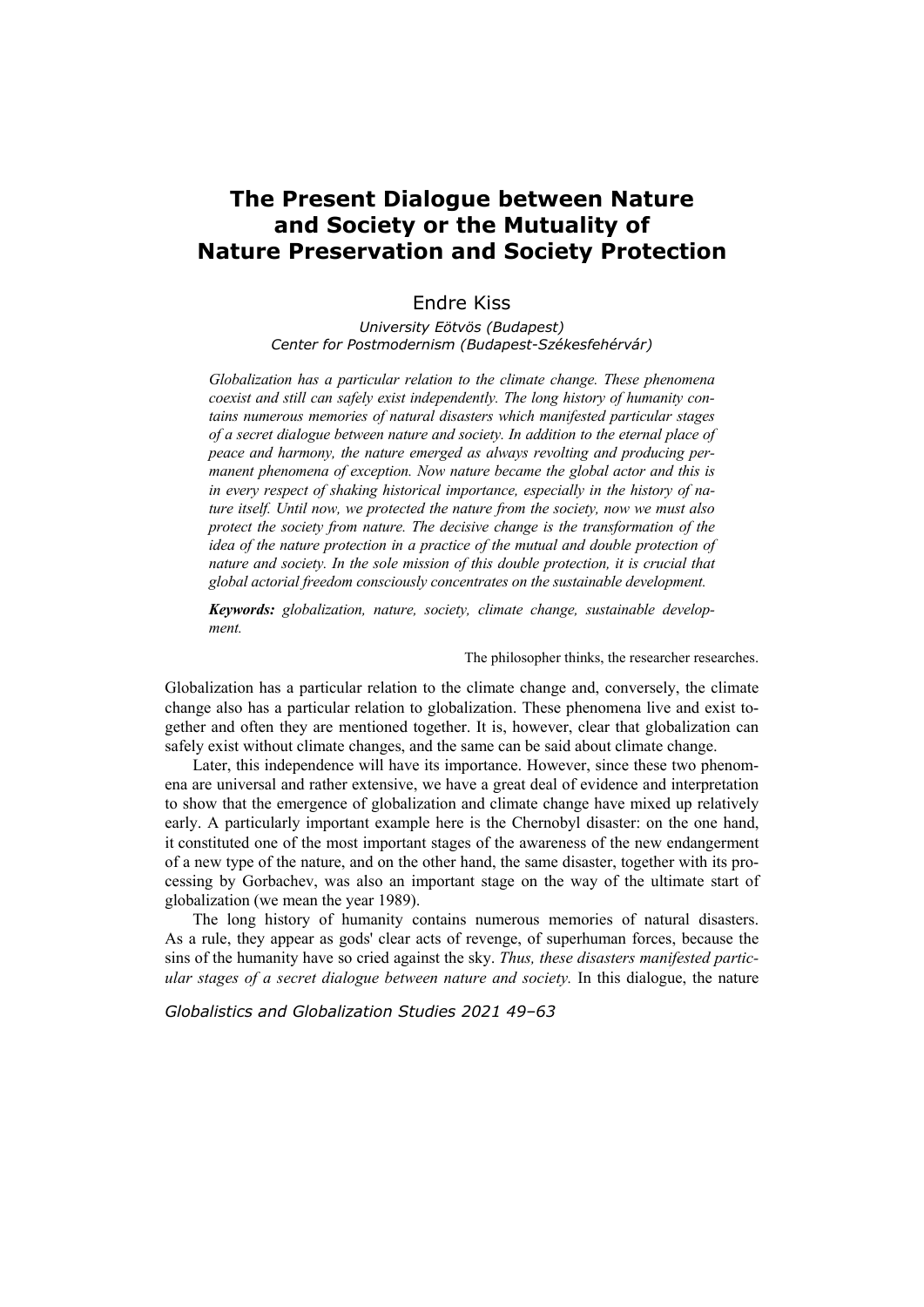has always been seen as the side that stands, which is eternal, and in this eternity faces the society, the human nature and the human destiny moving in many different ways but remaining unsteady after all. So the nature becomes contrast to the society, to the human nature and to human destiny.

Modern societies gradually become conscious of their fierce dynamics; they experience a constant transformation in the political, economic and intellectual spheres. The same also refers to the human nature, whose variability alone already becomes a permanent *shock*, and also a permanent *experience*; and again the same refers to the human destiny, happiness, death and life in that ever quicker modern dynamics, which gradually emerges from the god-hidden universalism.

At this background, the nature remains *eternal* and *immutable*, its laws are also immutable, the permanence is then also confirmed by Newton, so that Newton's mechanics and the divine omnipotence can even come to a long and far from marginal or peripheral isomorphic relation.

The nature is a book that one must open and subsequently always learn from it (*Rousseau*), Rousseau's protagonist is certainly not any special realization of man experiencing the social dynamics, however, our determining contrast is shown most clearly in him, who carries the secret dialogue between society and nature. The book of nature always contains the same text; humans must learn this text by heart, also to escape the social dynamics towards the eternal and immutable nature, however already because the human nature itself already becomes, in constant struggle for the recognition, a place of the permanent unhappiness.

Even the 1755 *Lisbon earthquake* confirms this picture, which may seem a bit surprising given the relatively late date in the eighteenth century. The concept of permanent coherence of the nature was so strongly integrated that Lisbon earthquake caused a real philosophical turn, a *revolution*. The revolution was not directed against nature or against any concrete natural forces, it was directed as a new polarization against God himself. It means that even God or the religious attitude had to change when the intention of the nature changed.

*This is also an indirect confirmation of our thesis.* The eternity of nature always seemed to have been so powerful, that every strong movement of nature was inevitably conceived as a concrete message and quite often even as an anticipated judgment. Thus, the old Teutons (just to name one example) interpreted the sudden onset of darkness as divine judgment. In literary terms, Mark Twain probably immortalized this phenomenon in his novel *A Connecticut Yankee in King Arthur's Court* (1889).

This was one side of the secret dialogue, which implied that nature is silent, it 'speaks' rarely, but then all the more meaningful. The power of the shock in Lisbon was so important that it shook the faith. According to the traditions and the media of that time, one might see that in every skepticism as a spontaneous and sincere event of the forms of the mass psychology of that time, everyone knows Voltaire's *Candide* (1759), who does not only see this shock as an accomplished fact, but already amuses himself (and the readers)...

And nature for a long time was still the other face of the society, for only after Rousseau that direction came, which one generally call *romanticism*. In romanticism, *the landscape often appeared as a place of peace and tranquility as it appears today as a place of*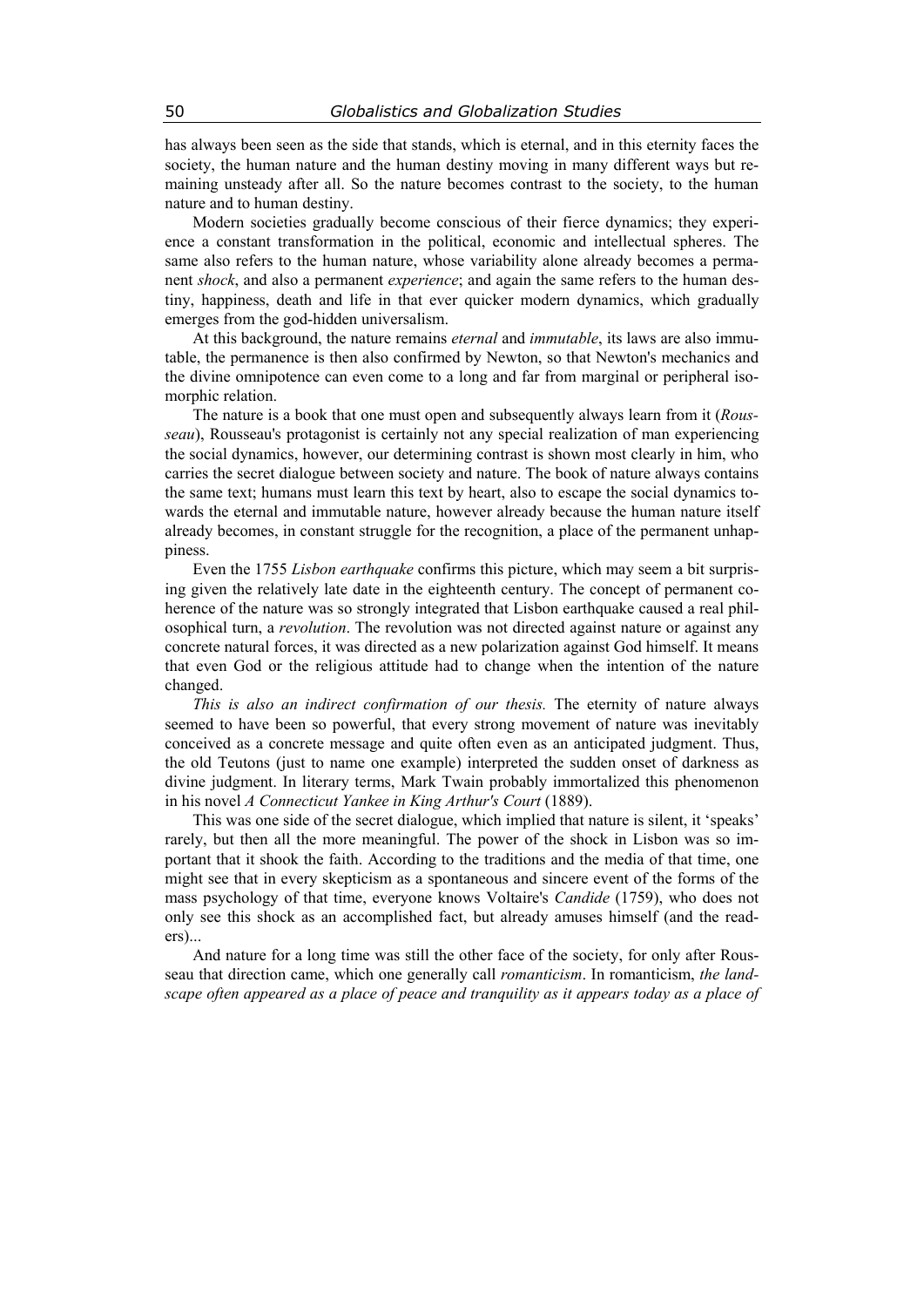*natural disaster today*. Romanticism is also a direction and a way of thinking that has survived far beyond its given historical period of time, and as, amongst others, we can aptly know from Hermann Broch's *Kitsch theory*, goes on living in the near future in the articulations of the *mass culture*, the *fine arts*, *everyday poetry*, the *kitsch*, and in thousand forms of *entertainment culture*.

It also means that – intentionally or unintentionally – the *nature* of the place of peace and self-reflection, the place of forests and flowers, the place of deer and gracious berries goes on living intensely up today. Romanticism never dies, and with it the harmonious nature.

The life of society may be even faster and more intense and it is proverbially the case. Not only but mainly in the context of the world-historical turn of 1989, this speed also engraved in the consciousness of broader classes of population. Here became publicly known the experience like that an old man lived in six states during his lifetime and gave always the answer to the question about this particular situation: 'I lived in the same city, even in the same apartment, except that my city changing six times the state to which it just belonged'.

This experience remained pending, even if the parasitic ideology of the permanent change of the digital technology also constantly looks for appropriating these lightninglike changes. Instead of *Napoleon*, Steve Jobs now tries to pose as incarnated spirit of the world, with his unique idea of the *design-oriented* equipment of information technology devices.

The great change came now in the domain of nature. *In addition to the eternal place of peace and harmony, the nature emerged as always revolting and producing permanent phenomena of exception.* In the last decades, this nature ever took a larger space.

The nature of the peace and wonderful sunsets was banished to the territorial sovereignty of well-visited tourist destinations, *the nature sets in motion*. It will be difficult to say, then where this movement now precisely stops, we are inclined to the fact, that the nature has already taken power. It seems to us that it is about a real *takeover*.

In this first thematization of the takeover of nature, we are immediately confronted with the following question: *Put the case that the nature has taken power, what about the society?* Has the relation turned symmetrical?

Was it until now that the society changed dynamically and quickly and the nature remained forever (if something happened, it was the voice of the supreme powers), and now did the symmetrical turn result? Has the nature takeover of power over society through permanent and ever quicker, until now unexplored rage, while the society has begun to stagnate?

This assumption has certain plausibility and probability. It is no irony at this point, but quite an adequate rapprochement for this process, if we remember that *after 1989 everyone believed that it is the best world of all worlds.* We are not concerned here with the interpretation of *Fukuyama*'s thesis of the end of the history and its acceptation or rejection, at this point, it is our task about showing this conviction in the everyday consciousness and in the public opinion. This conviction exists and claims that there are no longer any social alternatives, even if social life is full of tensions, crisis, conflicts and contradictions. Moreover, the public opinion (*and not this or that interpretation of Fukuyama's thesis of*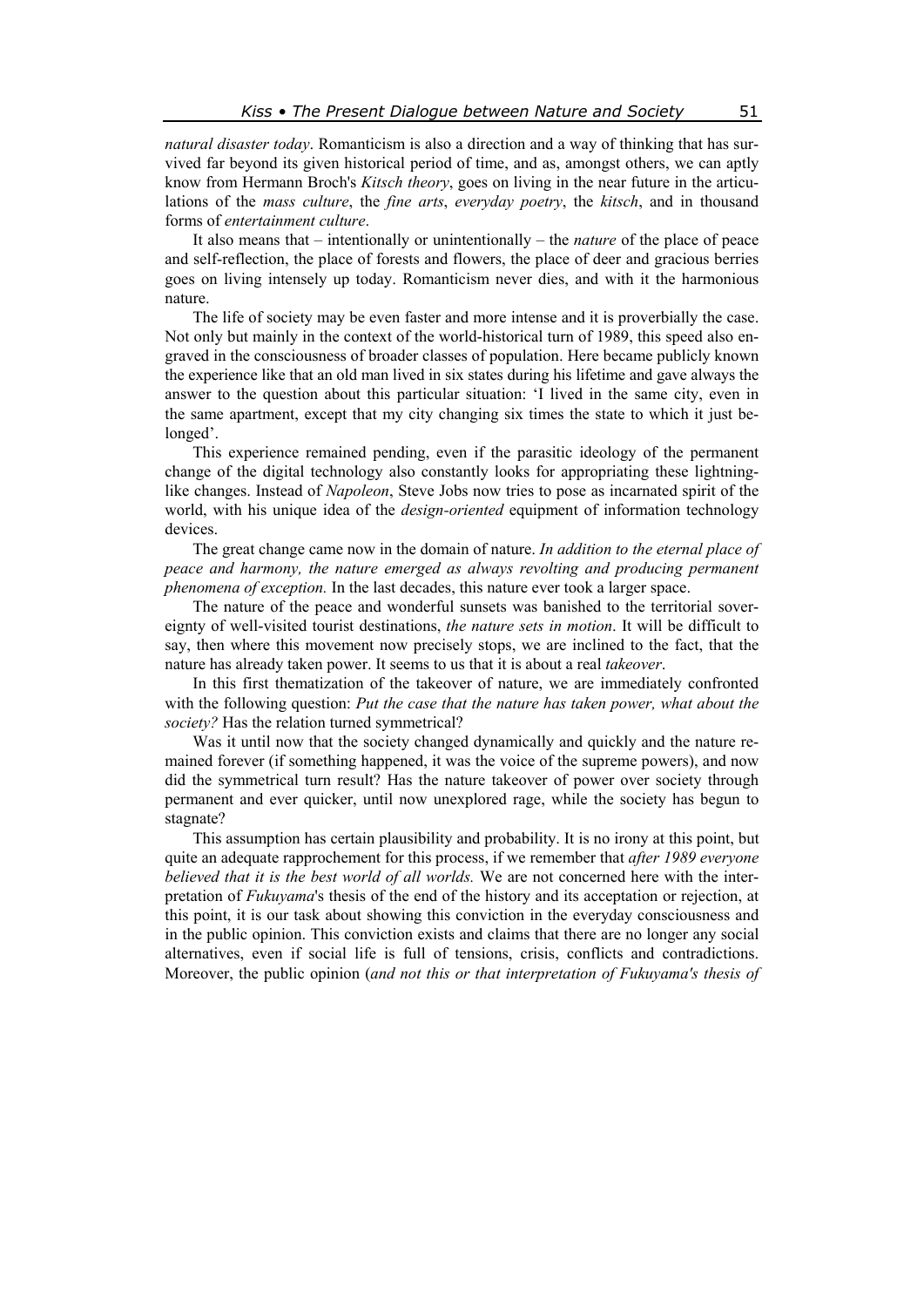*1989*) has suspicions against appearance against the conviction with spontaneous and deliberate suspicion.

However, the positions have visibly changed.

The unsteady and always unstable nature emerged out of the eternal nature of tranquility and peace. The ever-rapidly developing society became the stagnant society, which neither can nor may be changed; it can at the most be modified by social techniques and by changing index numbers of technocratic (or populist) interventions.

The nature has taken power, this approach is for us heuristically most valuable. This also goes together with what comes finally in question as an option. In the deepest approaches, one should not proceed from such arbitrary natural event, one should assume, mostly heuristically still, as unrecognized the conceived *concatenation* of numerous natural phenomena, whose whole chain of mediation should be examined in detail.

*With this, the nature again touches globalization from another angle.* Nature became the global actor, probably the most powerful actor in the world. *This turn is in every respect of shaking historical importance, especially in the history of nature itself*.

The climate change can be defined within the frameworks of several logics. One of these logics works with a *nominalist* and a *realistic* determination. In doing so, we adhere to the terminology of the philosophical tradition, which, above all in the case of the 'realistic' definition, can cause considerable difficulties.

The realistic dimension (which proceeds from a real existence of concepts or categories) argues in one of its variations that: 'Climate is a scientific construction, created through the collation of a series of measurements and observations of atmospheric values – primarily temperature, precipitation and wind speed' (Stehr and Machin 2018: 19). And: 'Climate is a matter of *average* conditions that do not exist in reality' (*Ibid*.). As Otto Friedrich Gruppe, the German language philosopher (1804–1876) said, the phenomenon of 'wind' does not exist – it is just the air… (Kiss 1981: 292–302).

As to the nominalist definition of the climate change it can ultimately do without words. The phenomena of warming of oceans, storms, extreme wind phenomena, extreme drought and floods, extremely endangered animal varieties illustrate the endless range of images that testify the takeover of power by the nature and drive the society into the defensive position.

The motto has also turned into its opposite. In the past, society wanted to change the nature, always with whatever success and ideology. As a curiosity, we can give here an example of a humorous (?) drawing from Eastern Europe, where a tree was depicted with hanged men on its branches, the signature read the following: 'The humanization of the nature'.

Another picture from the fifties of the last century appears to us more relevant in this context: in the picture black smoke from the chimneys of working factories went upwards into the sky, and the factory that was sending the blackest smoke and in the greatest amounts was considered as the best one since *the quality of the smoke was the proof of the quantity and quality of production and therefore considered as quite positive.* 

Nature and society have always been in a secret dialogue with each other, forming visible and invisible oppositions, taking over the role of the other and embodying universal values for the other side. Moreover, they formed an almost infinite series of projections; one side always embodied what the other side was missing. The supernatural forces,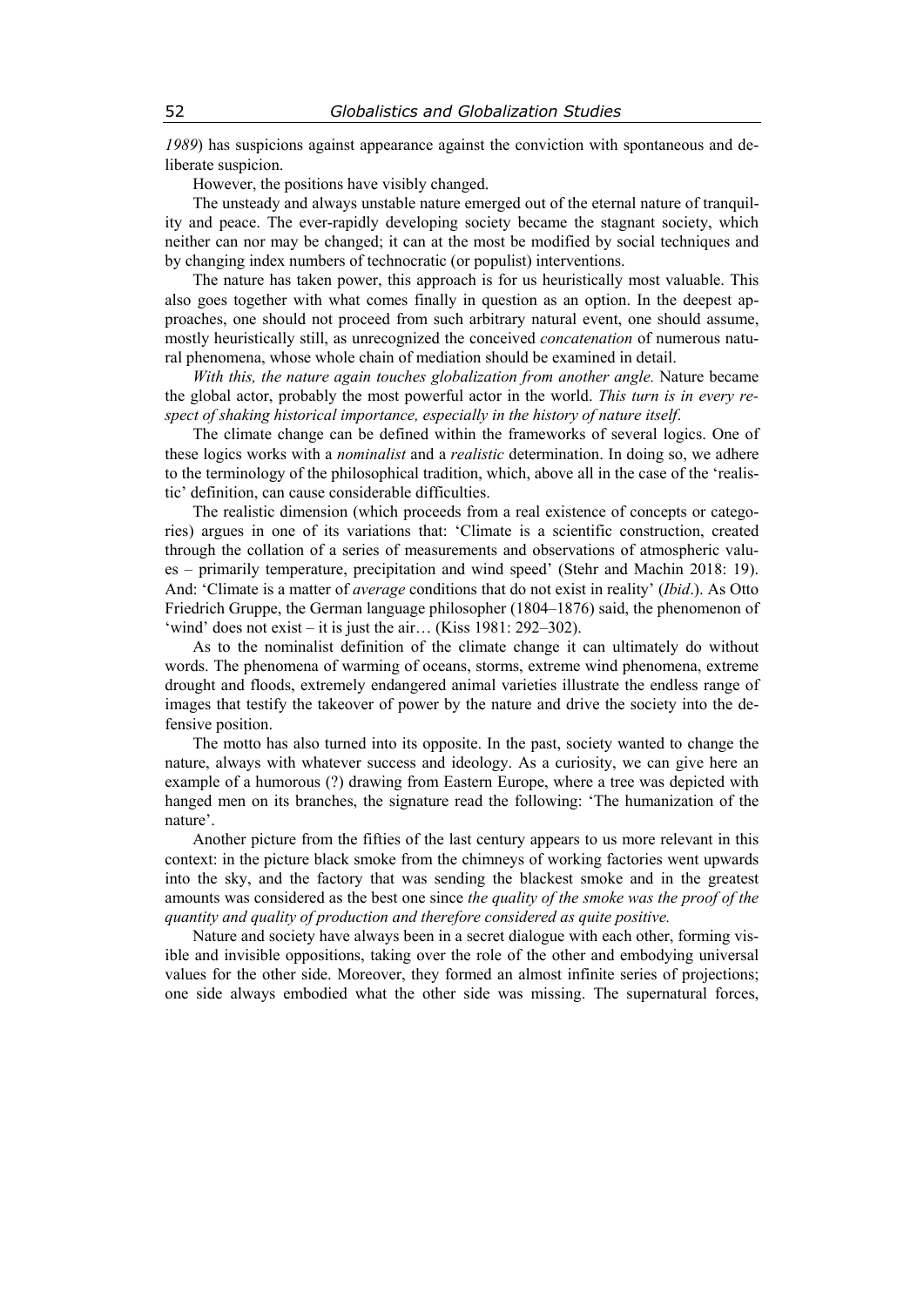myths, and religions integrate these projections into themselves in the same way ensure the exchange between nature and society in their own domains.

In myths and religion, there is no human society independent of nature and no nature independent of the society. Not only the society (with its culture, politics, and science) had to develop out of this symbiosis, but also independent nature had to develop out of the divine supremacy (which process has historically still not been sufficiently worked out).

Modern societies realize, step by step, their fierce political, economic, and intellectual dynamics, and they also gradually made of the process their own Max Weberian *disenchantment* (from which they again seldom longed to return to an undisturbed nature).

A relevant intellectual, who considered seriously this raging dynamics of the modernity in the second half of the nineteenth century, was Max *Nordau*. The way he approached the then prevalent difference between society (culture) and nature shows that he changed his name from *Südfeld* to *Nordau*. Thus, he proved that he considered nature as an unchanging and solid contrast to the society (culture). For him, the 'South' and the 'North' meant fixed entities that had their cultural and social equivalents.

Certainly no intellectual would come to a similar idea today, for today *neither the South nor the North means a fixed entity, and indeed neither socially (culturally) nor climatically*.

It is no longer a privilege of Nietzsche, to require a 'dangerous life' for the future creative individuals. The path from Friedrich Nietzsche to Ulrich Beck is the raise of a global risk society and sustainable development. The actorial *action radius* of the diverse global protagonists remains of high importance. This *actorial freedom* can promote the framework of an optimal sustainable development, but it also can favor the mutual rivalry within globalization, which generates and accelerates global conflicts. At the same time, nature became a real global actor, probably the most powerful actor of all.

It is not about the fact that this change is historical in the *history of nature*. This change is historical also in the *history of the humanity*. *Until now, we protected the nature from the society, now we must also protect the society from nature.* The decisive change is the transformation of the idea of the nature protection in a practice of the mutual and double protection of nature and society. In the sole mission of this double protection, it is crucial that global actorial freedom consciously concentrates on the sustainable development.

\* \* \*

In the age of globalization the specific imperial relationships can be characterized by the principle of competition of individual actors-states. This competition is a part of global cooperation at the highest level. The attribute 'imperial' is neither a random nor a traditionally chosen designation. The attribute 'imperial' wants to describe processes that are, in the true sense of the word, deploying before our eyes.

*This is the broad framework of those processes in which the earth society, in its real structuration, confronts with the enormous challenges of the climate change.* 

'Imperial' increasingly describes the relations and attitudes which in 1993 were represented as anticipations, already more than problematically, in Samuel S. Huntington's *Clash of Civilizations*. The evident validity, let alone the domination of the imperial discourse, is a striking, if not extraordinary, perspective.

Of course, due to the rapid development, the imperial dimensions can also change. Since the playing fields of the individual protagonists in the global processes playing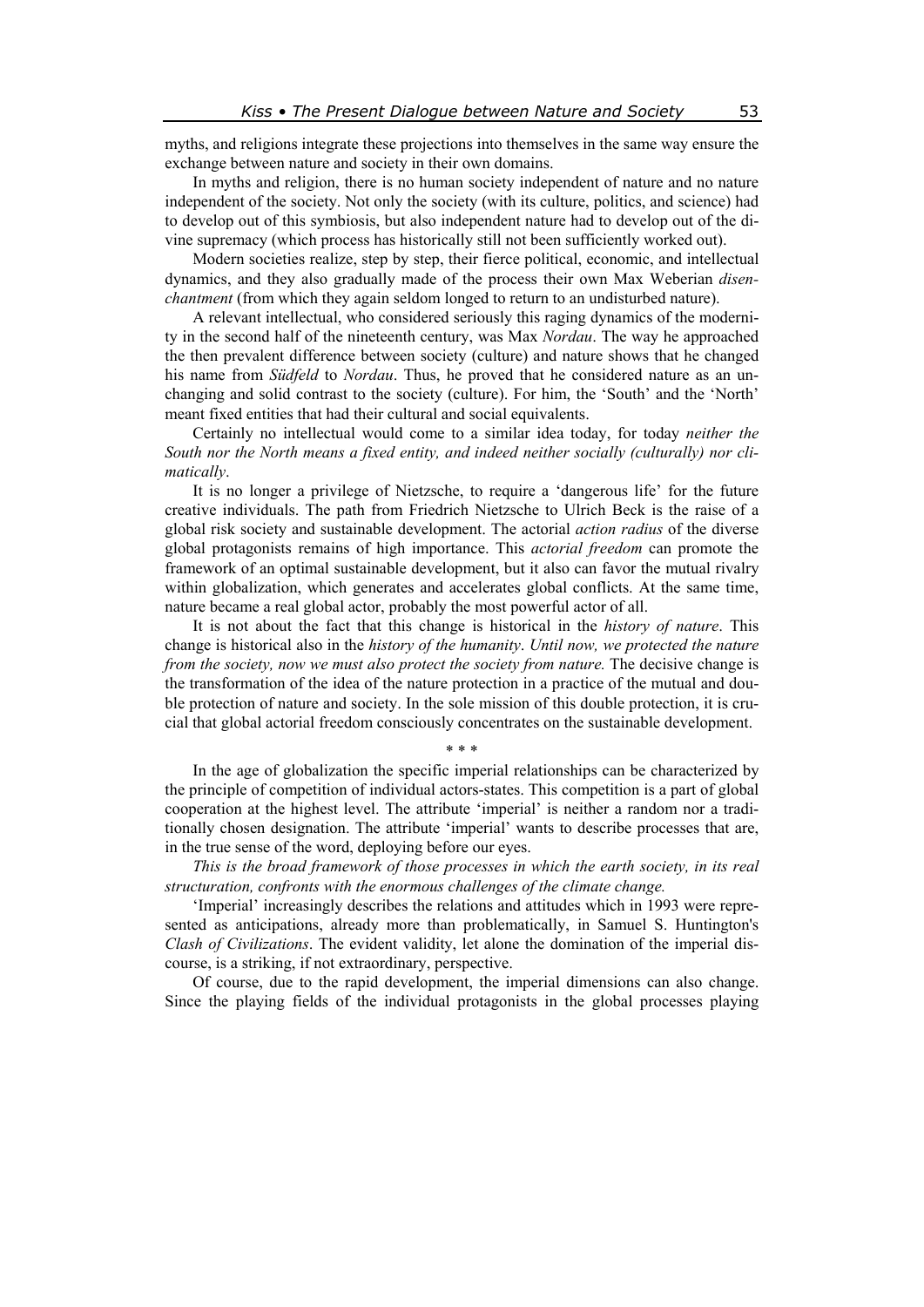fields are constantly of importance, this actorial freedom also increases the order of magnitude of the imperial dimension. Thus, a scope emerges immediately in the imperial dimension that is composed of the constant interweaving of *objective* and *subjective* action rooms.

In the first years after 1989, the imperial dimension is not at all publicly thematized. The necessary nascent euphoria of the 'end of the history' promised a world, in which the traditional imperial relations have become obsolete.

The *profiling* of individual, real or potential, global actors also contributes to this unexpected reversal of the promising initial situation. In the mutual competition of the global 'empires', it is about a competition that deploys as *secondary phenomenon* behind the first line of a primary *global cooperation*. As a competition of all against all, this phenomenon reveals however as quite complex and multiple.

*But this secondary competition is quite a new phenomenon*. At first we focus, apparently selectively, on the question of the costs brought by this particular struggle.

Taking the global universal cooperation as the starting point ('first line'), it becomes clear why the competition in the 'second' line can also be conceived as a new type of war. *This battle is not fought by fighting troops or frontal clashes*. This fight is rather guided by the idea of weakening the opponent (some opponents, all opponents) physically or symbolically and virtually.

The secondary confrontations in the second line are largely directed against the *hinterland* of the competitors. The actors do not attack the elites or the ruling class of the opponents, but rather their 'hinterland', or the *everyday life* and the *conditions of reproduction* of the global 'imperial' participants. This phenomenon must be regarded, precisely *through the fact of globalization and of the universal cooperation* (*the 'first' line*) as a new phenomenon, if many of many of its forms of phenomena remind of similar phenomena of the world history.

It is difficult to discuss the factuality of these confrontations. Economic success, changed prices of raw materials, movements of the stock market and other markets can improve the positions of one actor at the expense of the other. These confrontations *generally* do not disturb the global communication and global cooperation (the 'first line'). Often they are not even experienced as conflicts, although they cause tangible damages, because the phenomenon of the permanent cooperation determines so much the social perception.

So, an always asymmetrical but at the same time a *mute* war starts. The victims or the injured often do not always know (because of the differently set perception) whom they have just fallen victim to.

In this everyday reality, the *Wiki-Leaks* affairs and, most recently, the *Snowden's* case, are likely to be anything but exceptional phenomena or even surprises. On the contrary, that would be a surprise if the individual actors involved were *not* listening to each other. What makes the utterances following these scandals so disappointing is not the evident and self-legitimizing information on the state of the *business as usual*, but the extremely *undemanding banality* of the arguments accompanying the *statements*, which we would like to express in our work with our terminology, *do not associate the confrontation in the second line with those of the first member of the cooperation*.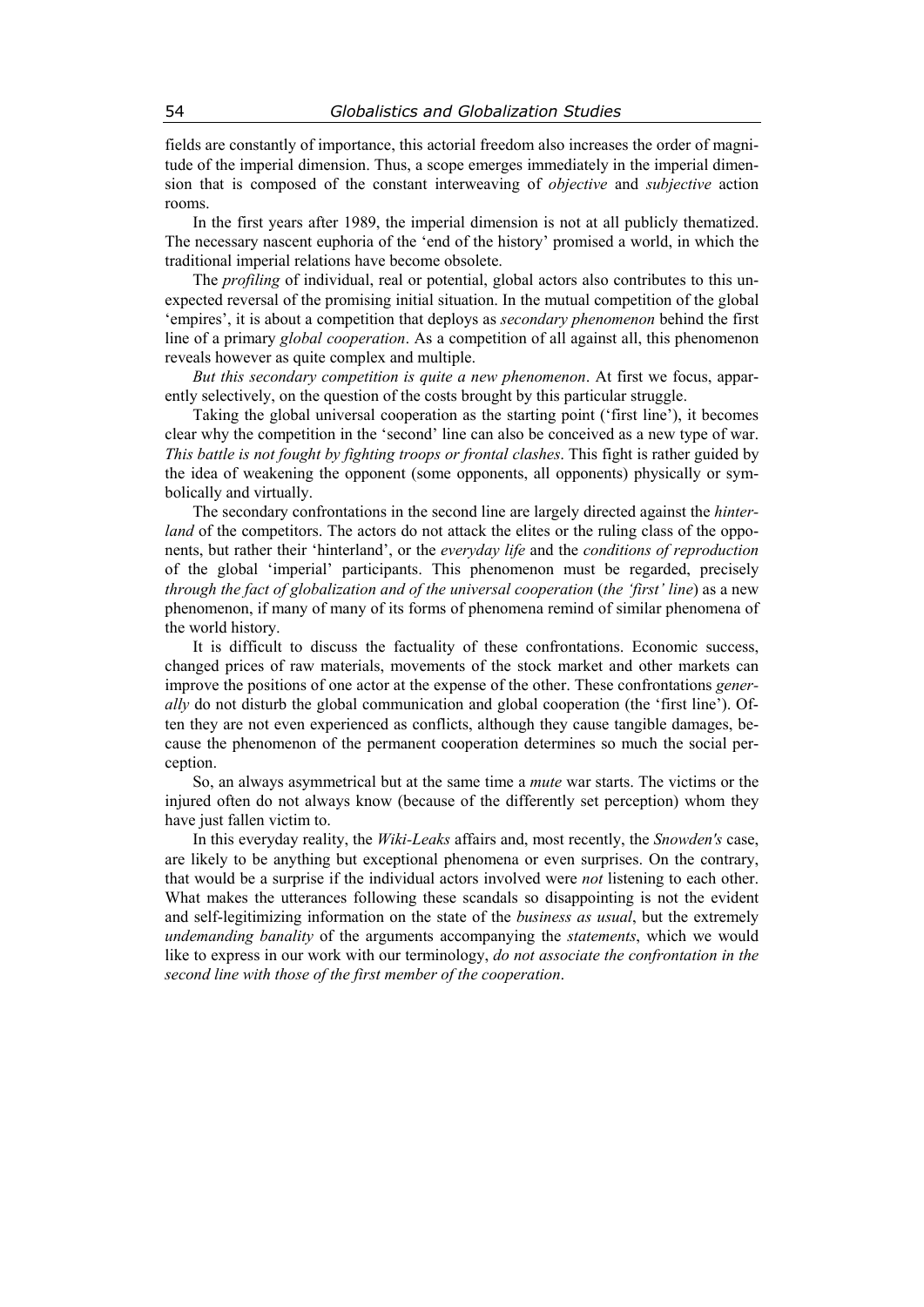What we can only see is the characteristics of the potential war of all against all, *which have scenarios from the pre-global world, for which the global cooperation of utmost importance* was not characteristic. The Snowden's case does not illustrate only the 'normality' of mutual listening. In it, the 'mute' war is also manifested, the secondary competition in its true order of magnitude. One assumed however, that Snowden could be *kidnapped* in Moscow.

The hypothesis of the rivalry of 'imperial' actors can also be extended to the arms production and trade. For precisely the arms trade (in its double rooting in the political and the economical spheres) must be interpreted such as a *classical* moment of this competition in the second line. The appearing victim role of the hinterland comes true in this context also in a double way: if the purchased rifles are needed, the victim role is clear (for no part of the population can be omitted from these confrontations). If the arms are not needed, the sacrifice will also be made, for the costs of the transaction will fall on the shoulders of the population (and as it is very relevant: 'of the hinterland').

It is similar with the *competition for the occupation of symbolic representations*! Certainly, the events like an Olympiad in China, a winter Olympics in Russia or a football World Cup in Brazil are considered as rational decisions in the rivalry of global actors of the so-called second line in the age of the globalization. Equally clear is that the costs of these mega-events of the global symbolic representations are also borne by the population.

These examples also show that the competition of the second line reveals to be a medium which *can also admit and instrumentalize events that arise from it completely independently*. In such a comprehensive situation, every event, every message can become a part of this permanent war in the second line. When, for example, the dissatisfaction of the civilian population grows in Kuwait and manifests itself in public demonstrations, this event is generally integrated in the struggle of the global actors of imperial rank.

With the problem of energy and energy supply, one cannot act without immediately having any effect on other actors. Reinforced by digitization and the not yet mature approaches of a global information society, this problem also suggests *the impression of the predominance of the global rivalry to the detriment of the primary global cooperation*.

In this struggle (in which cooperation and competition deploy simultaneously), the individual actors set certain standards, which they define as the *pain threshold* of others in the permanent confrontation. One should avoid *dron* attacks, for example, to violate the airspace of China, because China would not tolerate this. *Civil*, *female* and other social movements are supported in the national territory of other imperial actors, although they are also given a certain limit. The fact that one thinks of such a demarcation might also be regarded as an *indirect confirmation* of our thesis.

This confrontation of global empires has a special place in this secondary competition of *mass communication* and *mass culture*. The complexity of this domain consists in the quantitative infinity, if not the immensity of this domain, in its boundless complexity, but also in the considerable *asymmetry* that under this aspect exists among the *global actors*. Thus, the American mass culture influences the other big empires much more intensively than it can be the other way round. The mass culture in its non-stop work does not simply convey a 'different world', it 'works' on it, provides interpretation, through this monsoon of mass culture, which, because of its size, almost approaches the category of Kant's sublimity (which in aesthetic terms would precisely mean an absurdity). The reaction to an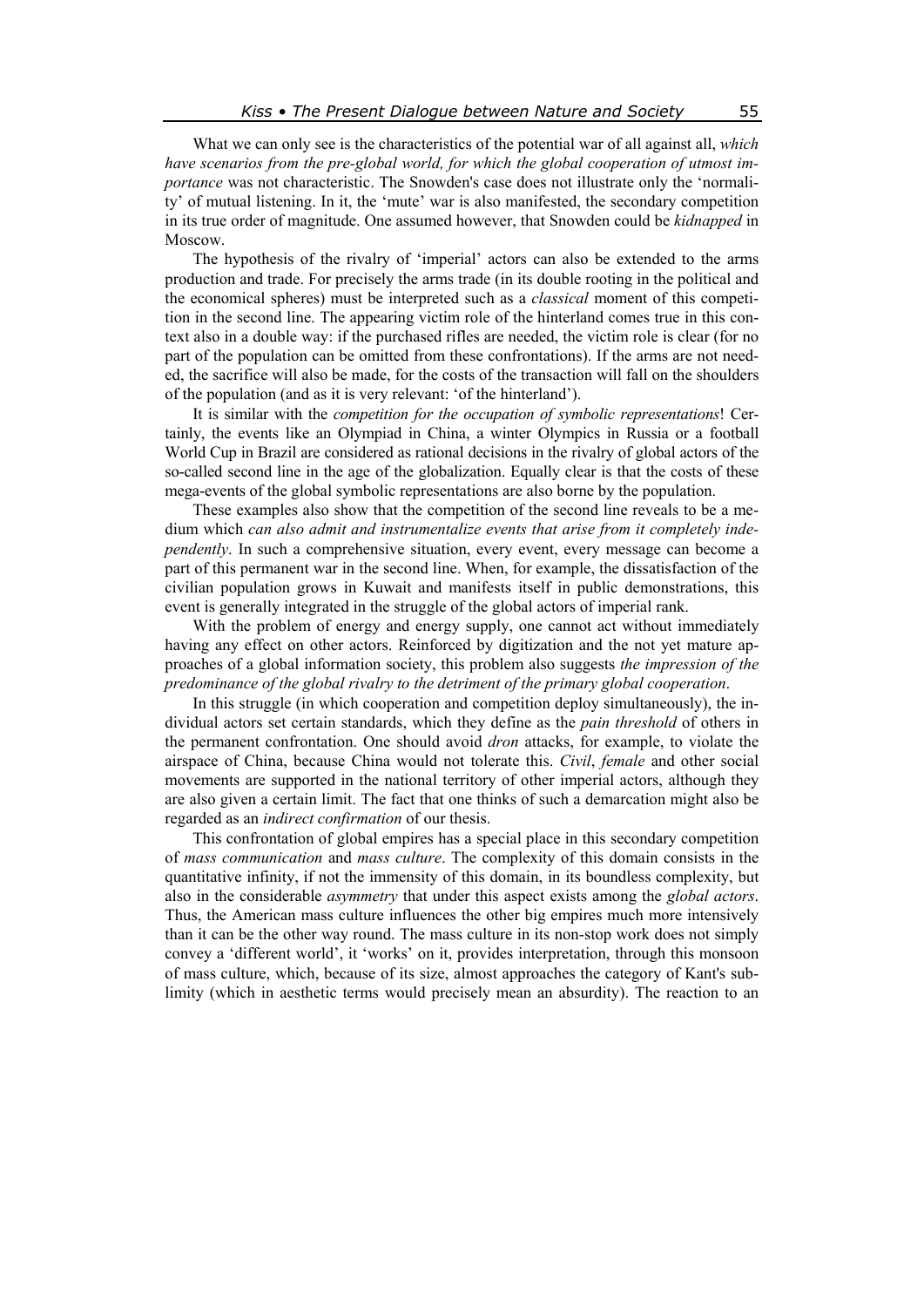American movie that has just been filmed on Che Guevara affirms that 'Others tell our histories.' It goes without saying that such borrowing also provides their own interpretation; the construction of one's own history can easily be endangered.

The one global 'empire' can not only indirectly question, through the detour of the mass communication and mass culture, but also directly call the right of existence of the other in question. It was the case between the US and Europe after September, 11 (*e.g.*, America = Marx, Europe  $=$  Venus, as it was the friendly thesis of Robert Kagan after September 11 about the relation of the US and Europe). In this communication, the real dimensions of this secondary competition among individual empires are also mentioned, such as the relationship between Europe and North Africa. Another possibility represents the question of the extent to which the EU, as a single organization, should support individual military interventions in other parts of the world, that stand clearly in the interest of only a few member-States.

If it is also further about the burdens of the 'hinterland', it quickly becomes obvious that this phenomenon in Europe means something different in politological and structural terms than it means in all other global regions. *In this respect Europe's 'basis' consists in the fact that 'hinterland' comprise individual nation-states that have partially preserved their sovereignty and partially abandoned it. This circumstance may be relevant in the context of the competition between global empires*.

The European politics of education and schooling is certainly a terrain on which the secondary competition of the individual major actors (behind the comprehensive global cooperation) runs intensively. Let us now set aside, for example, whether the European politics in the sphere of universities is well conceived or not. However, the disadvantages and losses are not distributed equally among individual states in this 'particular hinterland.' The freer traffic among European universities favors individual states and rests on other individual states.

The other crucial question is: which relationship this rivalry can establish in the second line with that phenomenon which is usually called the rivalry of *the great worldviews*, *religions*, and *ideologies*, and described by Samuel S. *Huntington* as a 'Clash of the Civilizations.'

Huntington's concept, as a *self-fulfilling prophecy*, contributes to the fact that we must today put the question of the relationship between the rivalry, the secondary competition of global powers and the great ideological and thus civilizational struggles. At the beginning of the nineties, many other ways were also offered in the process of globalization! *Huntington's concept reduced the complexity, the victory, even the dialectics of the modernity on a reactionary and fundamentalistically seeming basic situation.* 

Given the rivalry of worldviews, religions and ideologies, the initial impression is that *in terms of number*, there might be very few ideologies involved in this major competition. This is however not the case. *In fact, in the globalized world, there are many more ideologies that fight with each other than we usually perceive. Each of these ideologies also becomes more differentiated in many other currents that, if necessary, also rival one another*. This 'struggle' has led to the situation when every ideology and worldview has become consistently 'fundamentalized.' In every individual ideology, there develops its own *most fundamentalist* variation. From the point of view of the individual great ideologies, the fundamentalist versions of individual ideologies are then always in opposition to each oth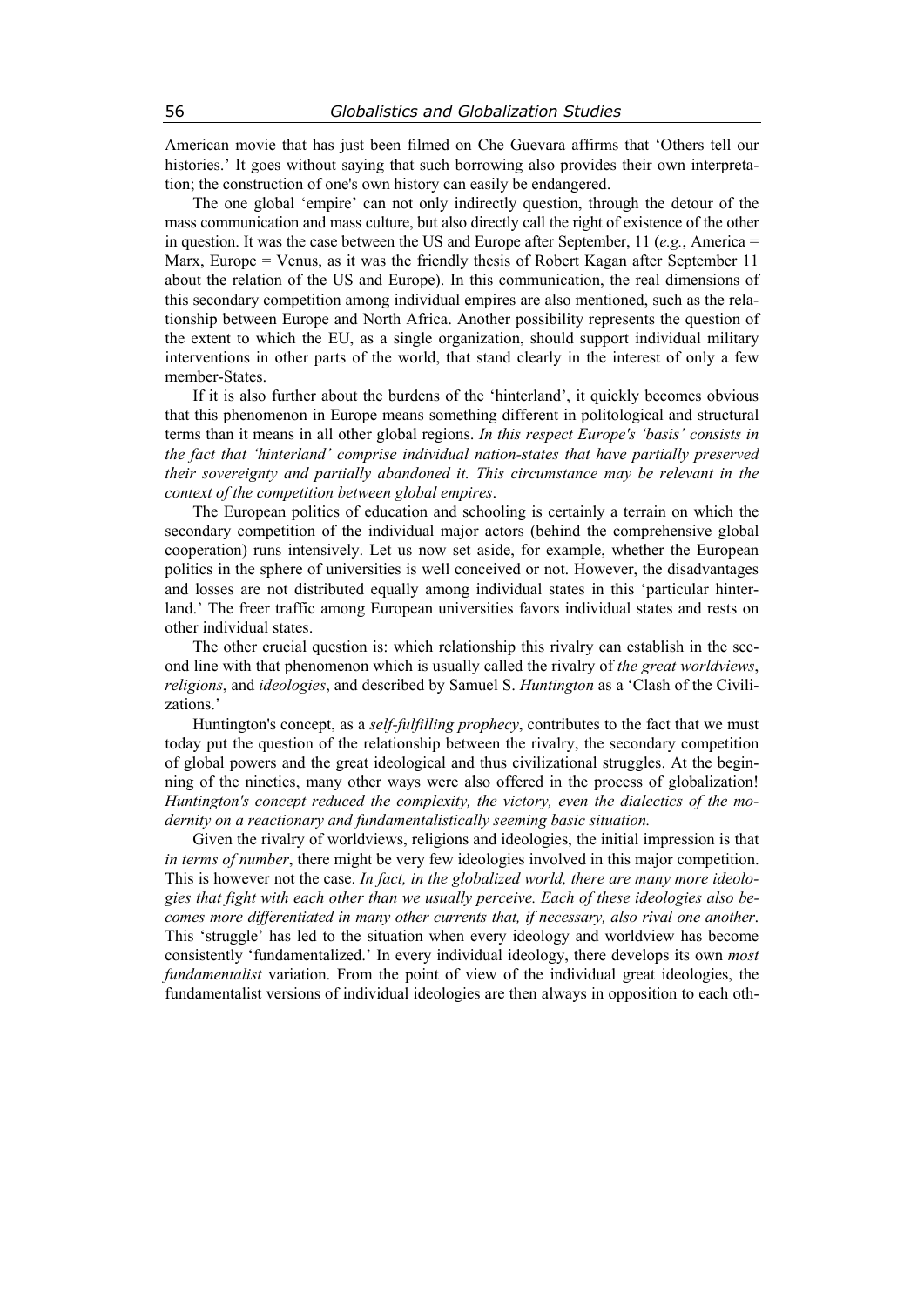er, as, for example, the political violence observed in the streets of modern Germany, where the extreme left and the extreme right engage in tremendous clashes.

*Thus, fundamentalism itself stepped also in a new phase of its history*. Thus, it also forces a new *sociology* and a new *sociology of knowledge* adequate to it. In numerous cases, the fundamentalist coloring of the way of thinking is no longer recognizable in everyday life. One often uses fundamentalist thinking models to solve existing problems.

It goes without saying that the growing importance of the imperial dimension does not at all mean that even this dimension could or might characterize the globalization with the claim of exclusiveness. *Even the phenomenon of the co-existence of the global cooperation and secondary competition of the second line would be perfectly inconceivable without this fact*. From the point of view of theoretical generalization, this assertion confirms *that globalization, as a universal process, can never be fully described by one of its characteristics.* In its turn, the new imperial dimension underlines with a great intensity all that has been generally said about the unique strengths of the *actorial dimension*, for the imperial activity is in principle equal to an actorial activity. The objective and subjective sides of the actorial activity are also clearly united in the imperial dimension.

The imperial dimension in the foreground of the current global processes is just not evident. In the coming historical review, one will wonder why in 1989, or shortly after, the dimension of the imperial has hardly been directly articulated in the theoretical discussion on globalization. But this absence can be explained by the overwhelming evidences of those years. The euphoria of the historical moment, the generally shared joy of the public consciousness, with a great deal of spontaneity, envisioned a new world that once and for all eliminated the thinking and practice of imperialism from the world having become uniformly liberal and democratic. In this evocation of the general euphoria of that time, we do not forget the otherwise relevant pragmatic fact, that the current and coming global actors should also reorient themselves in a sharply changing situation, what has also contributed to prolonging of this euphoria. After all, we are convinced that a thorough analysis of the relevant international press of those years will hardly reveal the occurrence of direct imperial discussions.

\* \* \*

The possibility of the new identity *vis-à-vis* Chernobyl suggested by Ulrich Beck in the 1980s (of course, in the context of euphoria: the ecological challenge is the last unresolved question!) might have experienced something new in the 2000s. As we have seen, the historical development achieved the period globalization and globalization entered its imperial phase.

Now, the original idea of a new identity for nature, or the potential natural risks seem to have thus disappeared, so the identity for nature seems to have perished in a world of the so-called 'secondary' competition.

It seems to us all the more interesting that precisely in this situation the apparently impossible politics of identity (neither in the direction of nature nor in the direction of the society) gained again a new impulse in the past time. This again raises the question of an identity that can also become relevant to the nature.

However, if one looks at the most interesting new phenomenon of identity, he would confront a quite different reality.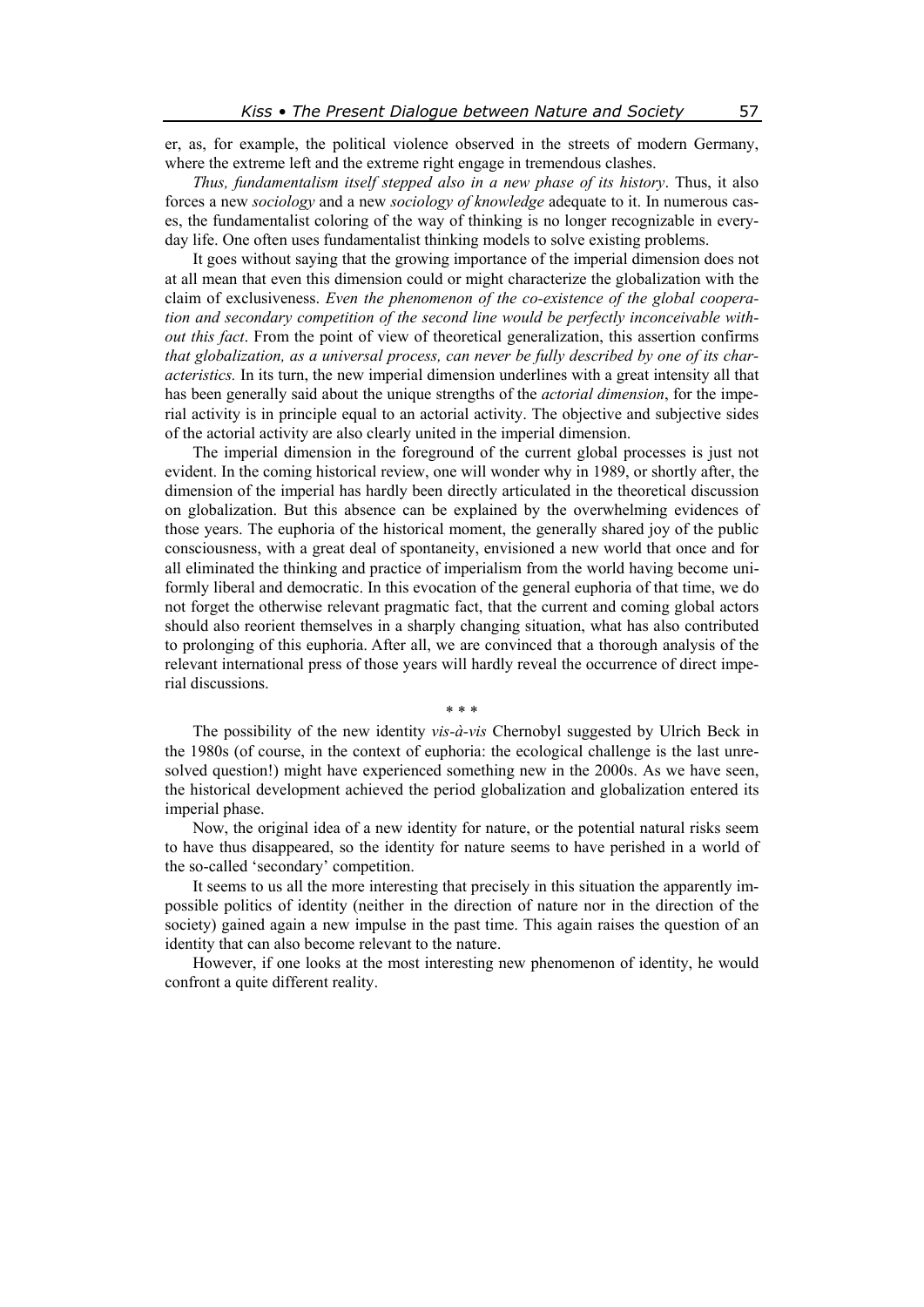*One of the most peculiar phenomena just of the recent years is a new politics of identity,* which is slowly appearing in the literature.

The identity includes in fact a range of social phenomena, so the politics of identity could also be rather multiple in nature and constitution. A complete description of all possibilities would be an impossible enterprise.

First, we should remark that the politics of identity most often roots its meaning in the context, in which general and universal politics is also genuinely exercised and the politics of identity can get its place in the political life that functions in its totality.

Without aspiring again to completeness, we date the beginning of the new politics of identity to the emergence of the *New Left* movement in the 1960s and 1970s, in which certain value ideas, forms of life and other forms of identity were associated with anti-fascism and anti-colonialism. It is, of course, a brief representation. Anyway a whole range of other approaches to identity politics has developed. The later development has led to the situation when the power of identity politics became even stronger while the power of the generally society-oriented politics was weakening and already in 1989, some moments point to the possibility that it may approach the phenomenon, that it may become possible for the whole society to generally develop the spiritually and intellectually high values of identity politics, which at that time had already developed into the left-liberalism.

Basically, the identity politics expanded, all the more that it changed its background and supporting movements. Today, the identity politics is characteristic of many political directions, and it is also not always easy to determine whether, in the case of a movement or a party, it is about identity politics of left or right origin.

*The current identity politics is a completely different from previous identity politics.* It does not go back to the (ideal-typical) right identity politics and articulates the frustration and desperation of the majority, which again finds no general and universal politics of tradition and common good in the coalition of numerous successful identity politics. Simultaneously, it experiences its own emptying lifeworld, its depraved situation. Moreover, the current identity politics also hardly finds new values, for the left liberalism in left liberalism in its coalition of numerous very positive values hardly leaves any free space to new and actual values of the identity politics.

The new politics of identity is one of the new majority reflecting its defeat, it is *an expression of naked identity.* Therefore, it *is far from true, if one associates in the modern literature this politics of identity with the problem of recognition* (as if the absence of recognition were the cause of the despair and frustration of this politics). This view is intellectually problematic, politically however clearly euphemistic.

This (ideal-typical) rightist policy in its identity politics has been trying for many years in vain also to secure for itself the privileges, which the (ideal-typical) left identity politics had enjoyed for a long time. It is the identity politics of the majority that can represent the already compromised values, while the left identity politics represents the values of permanent liberation; *meanwhile the liberation in the domains of life, that cannot be liberated, represents a clear social self-destruction.* 

For a long time, the minority dimension has been ignored in the identity politics and a politics of community and common good has for long declined as well. It means that the new identity politics combats an old identity politics and *vice versa*, for the time being, *the*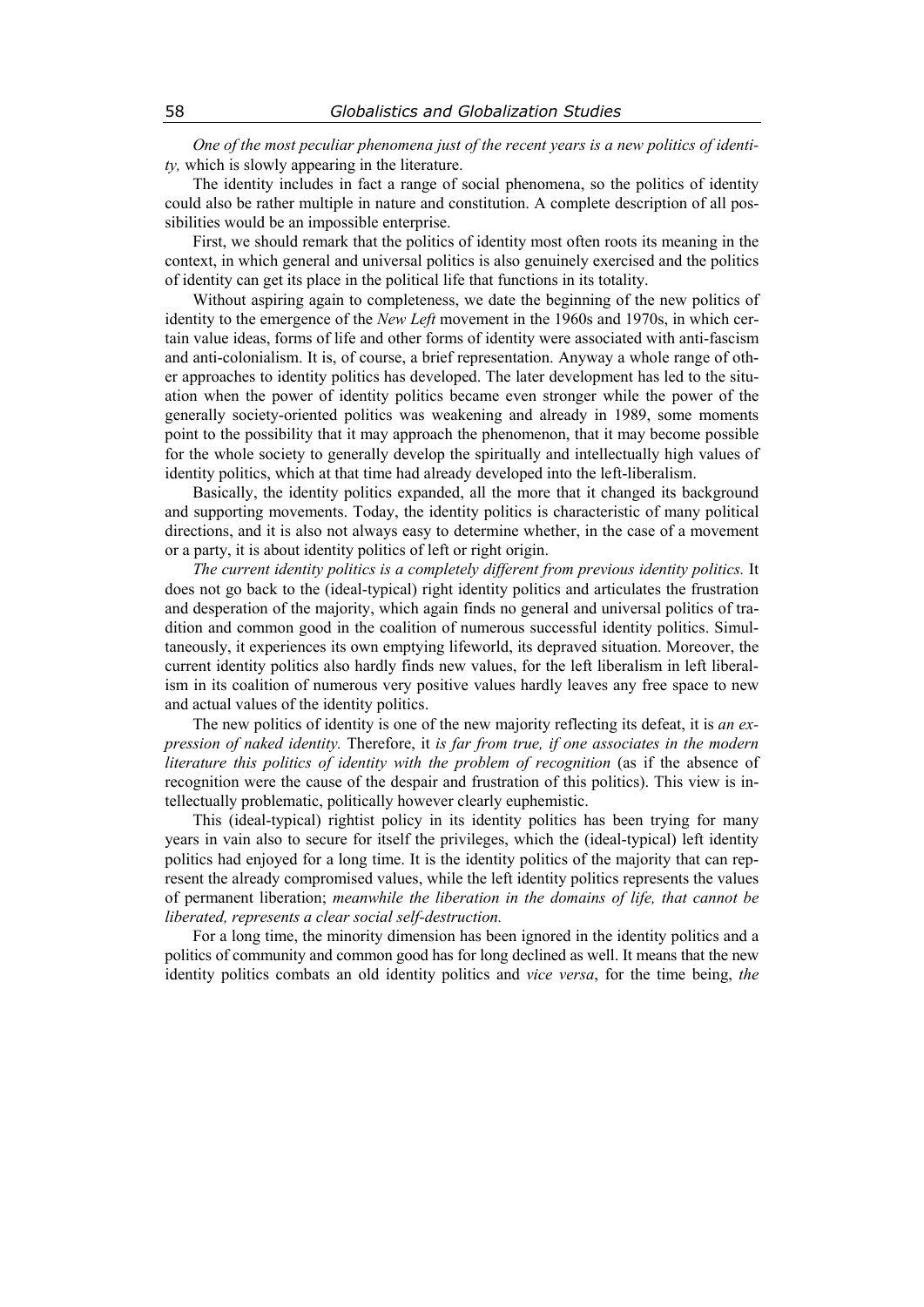*(ideal typical) left identity politics succeeds in removing the train of universality of the (ideal typical) right identity politics.* 

One should emphasize again that the (ideal typical) left identity politics can also work with conservatives and liberals and vice versa, the (ideal typical) right identity politics can make leftist identity politics stronger. The time distance between the 1960s/1970s and the 2000s is often forgotten, major modifications and mutations are not perceived, old prejudices prevail. The international environment is also different.

The (ideal typical) left identity politics is internationally well-organized, the international dimension of the (ideal typical) right identity politics is not relevant.

Anyone, who wants to describe the new identity politics with Anerkennung, thymos – recognition in the Hegel-Fukuyamian senses, does not understand the enormous loss of reality, the shattering rejection and depravation that are standing behind the new identity politics.

The new identity politics is a historical product of shattering facts, the end of a historical period. One cannot explain the Brexit by the longing of the English for recognition, the attitude standing behind the Brexit is certainly very complex, probably not all actors are fully conscious of the fact, but there can be no doubt that the extension of the logic of representation of the minorities had ruinous consequences for the general public and the common good.

*The extension of the logic of representation of the minorities on the political doctrine affecting society in general means its self-destruction and dissolution of the reality.* The new identity politics is quite exactly an answer to this kind of politics.

\* \* \*

We started from the question of whether Beck's idea from the 1980s about the possibility of a new identity in the face of natural disasters would be possible today. We came to the conclusion that from a theoretical point of view, the current situation is not favorable for the development of a new global human-ecological identity, which can face the new climate change.

On the one hand, there is the 'sublime' (Kantian) world of the climate change; on the other hand, there is the naked identity of many people, who first want to return to the society. It is under these conditions that the world society is confronted with the climate change.

When we called the qualitative turn as a 'takeover by nature,' we wanted to emphasize, that this 'takeover' is only the 'reading' of what is going on, an interpretation that summarizes the numerous different and often unexplored processes into a uniform framework. This might be another chapter in the dialogue between nature and society. It might indeed mean a primitive obstacle, if one follows Margaret Thatcher's advice and accordingly think, that 'no society exists, only individuals exist.' This might be a macabre confrontation, if we just emancipate ourselves and *imagine free individuals that would fight against the phenomenon of ocean warming.* 

In the theoretical interpretation of globalization, the great role of the so-called actorial dimension becomes clear. *The actorial dimension also forms a bridge toward the problematic of the climate change.* Facing the phenomenon of the nature coming in motion, one often observes that in so many concrete situations the necessary actors are absent, and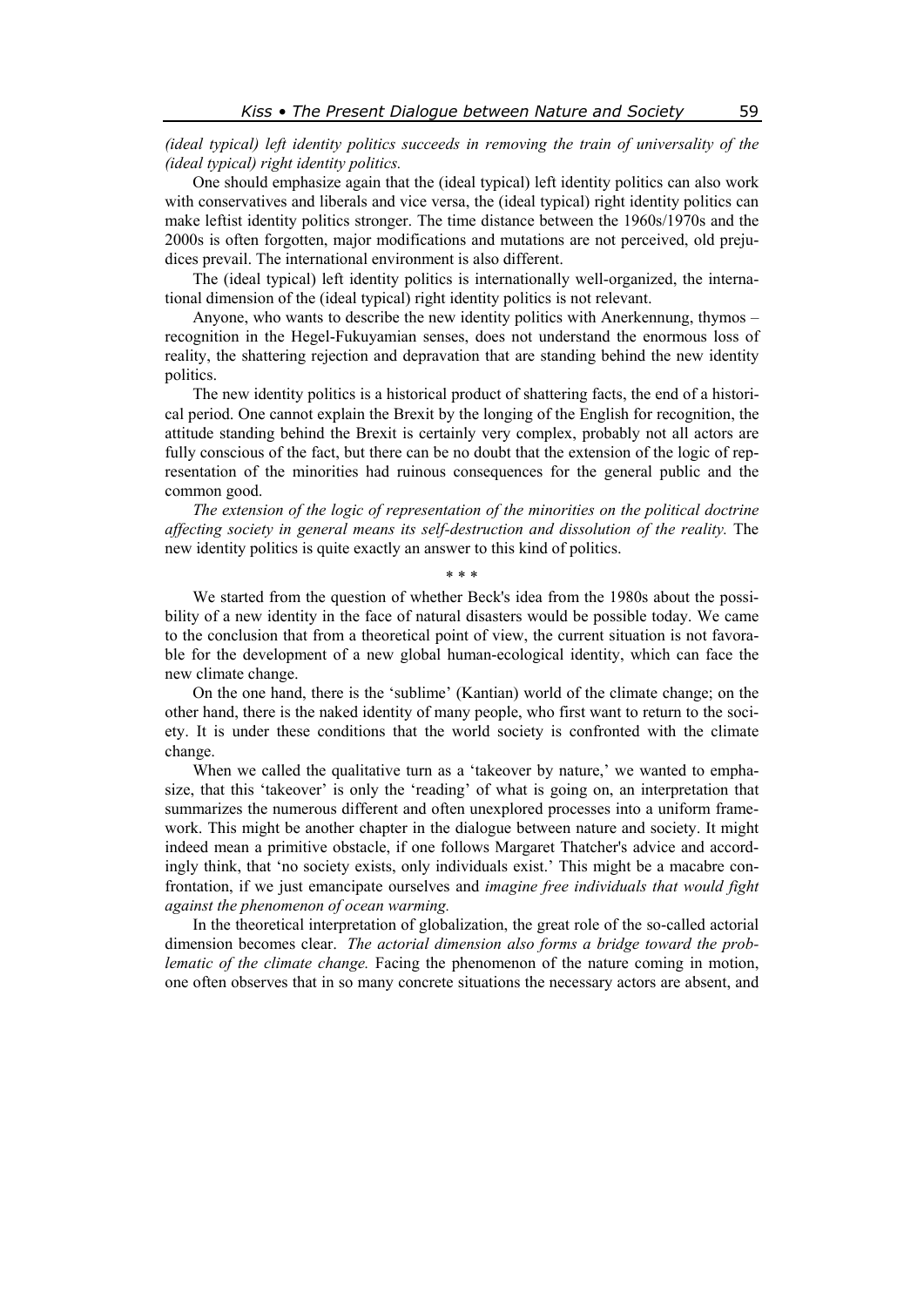it is not only about actors working on a concrete phenomenon, but also about those who can look into the increasingly complex interactions as a result of solid researches.

A *symbol* for this situation is the situation at the beginning of 2019. At the same time, we have a *cold record* in North America (Chicago) and a *heat record* in Australia. It is clear how problematic or adventurous it would be to come up with a hypothesis, which treats both phenomena within a common theory. Nevertheless, facing the interdependencies between nature and society in motion, such a good will and capacity of reaction would be more than necessary. It is clear that we once again arrive to Kant's problematic of the 'sublime', in this case the total problem of the 'sublime', which solves the total problem, and the possible instruments of science form poles of both the normal-small and the immeasurably-great.

For that is just the one side, that today there is no one who exchanges his name 'Südfeld' with another name 'Nordau.' This insight is certainly not sufficient today; it would require a disproportionate high increase of consciousness of the human activity.

This necessity would be urgent in two directions at the same time. One would be the rethinking of what man does actively vis-à-vis the nature, and the other – the rethinking of how one can even come to trace what and with which consequences a human has changed in the nature. Here again we remind of the moments of the new identity phenomena (the 'naked' identity) and the hypothetically supposed 'stagnation' of society (in comparison to the 'dynamics' of nature).

Just as the thematization of the risk idea in the eighties of the last century has led to new theoretical insights about the society (it seems to us that the heuristic claims of that time were even too high). As the interpretation of globalization leads to new theoretical insights about the society, the phenomenon of the climate change and its related risk phenomena unavoidably lead also to new theoretical insights about the society. At that time, because of his hypotheses, Ulrich Beck said that the category of risk has become the general socio-theoretical category (Beck 1986). He was right so far that ever since then the future has always appeared as a risk on the horizon of the intellectual community.

It is almost impossible to assert where today the frontier can be drawn between climate change and risk society. Both phenomena are intertwined in an infinite number of channels, without which a fundamental logical difference between the two basic concepts could be eliminated. Practically, the assumption is that the 'climate change' environment is seen as a single large, comprehensive risk society, and the detailed analysis must indicate which proportion of a current phenomenon of climate change may have the traditional concept of risk, that is the human intervention in natural processes.

A new analogy comes up at this point. We are not concerned with the exact truth content of this analogy, we only want to signal a heuristic possibility. It can namely easily be the case that the climate research came into a similar situation as the ethnography in the mid-twentieth century when, with dismay, it had to be established with *Lévy-Strauss* that so something like really 'wild', really 'natural' communities or societies do not exist anymore! Wherever the explorers always went, they encountered human communities, which had been hit hard by the 'civilization' and thus transformed.

Even the view *of the climate change as a global risk society* (which is also here only understood as a purely pragmatic, that is not really a theoretical option) is by no means identical with a complete theory of the society. It is simplified in the fact that a society, the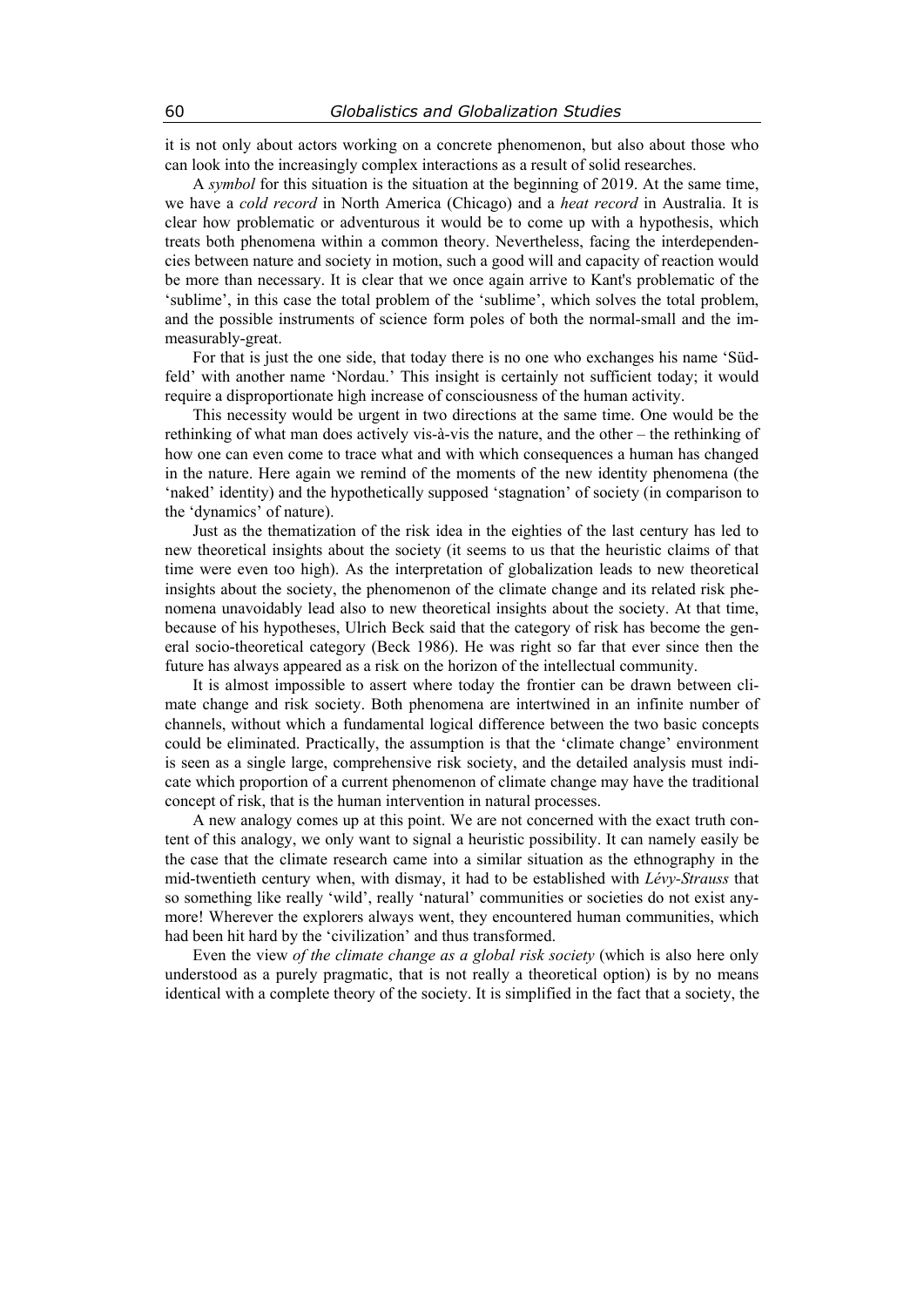theoretical description of which we dispose under conditions, is coming, in which the potentially permanent risks are characteristic. When and how this change is expressed in a new theory of society cannot be established today. *In the dialogue between nature and society, it can however no longer be said, that man had a considerable share in the birth of this nature.*

It is not only the contrast of the *normal-small* and the *infinite-great* that determines, however, the investigation of the climate change. In another comparison, *the development of climate change reminds that of futurology*.

The individual objects of ecology may be quite different and in fact there are questions that can be answered immediately and researches that can be completed in the foreseeable future. When one thinks of the characteristic objects of the climate change, one quickly realizes that they may be found in most processes. From all those methodological problems, that have been briefly mentioned in the work and that we have focused on, we now see that processes are long-term and their relevant results will only be decided in the future.

*This is also the contact point with futurology.* It seems to be trivial and still it is decisive in its triviality. Futurology also investigates the objects that will only deploy in the future, and this immediately means that they will be able to escape for a long time the verification mechanisms of science.

This situation prepares immediately a double obstacle for the research and also for the activity of the climate change. One of these obstacles consists in the deferred verifiability of every statement, even if the hypotheses and models are already very plausible in the process. This means that – and one can very often observe this phenomenon – no statement can be certain as long as the empirically perceptible result is not ready. The second obstacle is also much more fraught with consequences. *It does not come from the scientific research, rather more from the social practice*, more generally from the social ontology.

It is an 'iron law' that everything that is still going on is also 'open', that is it can also start in multiple ways. We do not want to address the multiple documents of the everyday consciousness and of other historical documents, as an example we mention the widespread ideas that 'we can win the war' while the enemy was already on the backlines.

The 'iron law' of social practice states that a society does not consider a fact as complete until the result is ready. And it is easy to understand what a huge problem it can represent for the elaboration of the strategy against the climate change, as long as a fact is not accomplished, it can consider the society as 'open.' One should not also underestimate that in the case of a really long-term process, the actorial relations also erode – above all the responsibility for the participation of a process negatively affecting the climate change.

*The 'iron law' means: a certain degree of long-term reality becomes immediately the collective irresponsibility*.

In comparison to the risk problematics of the eighties, it is also noticeable how clearly the singular *technical-scientific* solutions dominated the domain in resolving the ecological problems. In the majority of cases, this condition also formed the basis of the cooperation between the production and green nature-protecting movements, but the technical, scientific individual actions led to those compromises that have legitimized the green movement and gave the production the opportunity to have a sympathetic appearance to the population.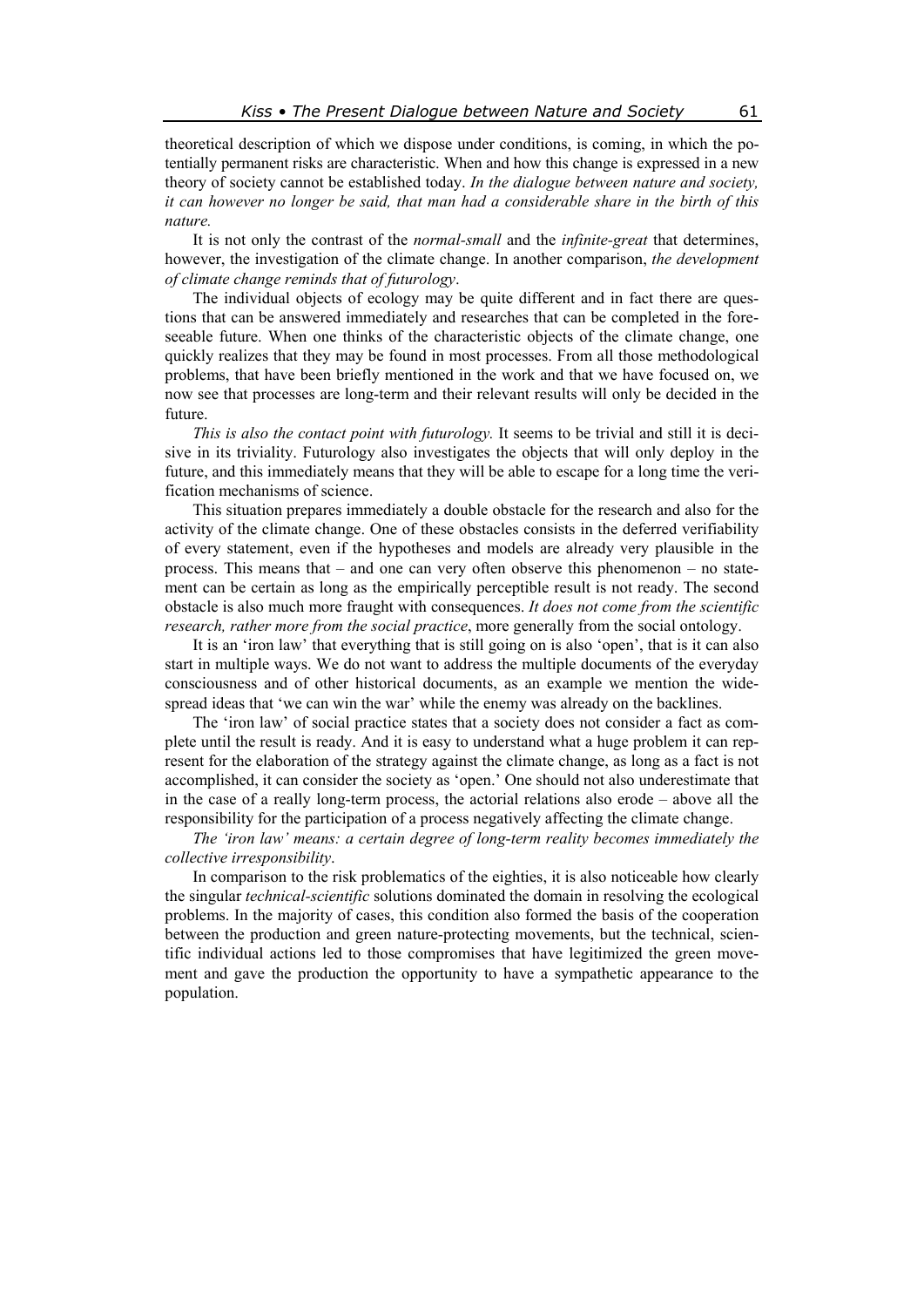The technical and scientific individual compromises did not lose their importance today. The difference compared to the 1980s has become enormous, because, on the one hand, the number of such individual compromises became extremely high and, on the other hand (what is much more important) the net amount of positively independent individual compromises does not guarantee more, that the holistic process of the climate change generally disappears or even declines or even more, one cannot even estimate to what extent the assumed total number of positively independent individual compromises influences the process of the climate change. It seems to us that the idea of this historical and factual shift can make it easier to understand the essential trains of the current climate change.

In further comparisons of the risk problematics of the 1980s it is noticeable that the distinction between 'objective' and 'subjective' risks in the context of the climate change is losing its importance. The general description can no longer happen with the attribute of the 'irrational', for in many complex objects of the global climate change the rational and the irrational moments are mixed together up to the infinity.

The still very sharp boundaries between the 'technical' and 'social' risks of that time are also blurred, above all due to the extremely complex composition of a new risk phenomenon.

## **References**

**Beck, U. 1986.** *Risikogesellschaft. Auf dem Wege in eine andere Moderne*. München.

- **Christoff, P., and Eckersley, R. 2013.** *Globalization and the Environment.* Lanham: Rowman & Littlefield Publishers.
- **von Humboldt, A. 1845–1858.** *Kosmos*. Entwurf einer physischen Weltbeschreibung. Stuttgart.
- **Huwart, J.-Y., and Verdier, L. 2013.** What is the Impact of Globalisation on the Environment? In *Economic Globalisation: Origins and Consequences*. Paris: OECD Publishing.
- **Luhmann, H.-J., and Sterk, W. 2008.** Klimaziele zu Hause erreichen oder wo es am billigsten ist? Der 'Clean Development Mechanism' als klima-regime-interner Investitionsmittelgenerator. *Internationale Politik und Gesellschaft* 2: 107–125.
- **Kiely, R. 2005.** *The Clash of Globalisations*. *Neo-Liberalism, The Third-Way and Anti-Globalisation.* Leiden: Brill Academic Publishers.
- **Kiss, E. 1981.** Philosophie als Sprachkritik. *Általános Nyelvészeti Tanulmányok*. Bd. XII. (pp. 292–302). Budapest.
- **Kiss, E. 2012.** Nature in Motion an Historical Change. About the Secret Dialogue of the Nature with the Society). In Aversano-Dearborn, M., and Schauer, Th. (eds.), *Networking Knowledge Networking People. New Media for Collective Climate Change Action. European Support Centre* (pp. 15–17). Imprint: Documentation of the workshop 'Networking Knowledge – Networking People: New Media for Collective Climate Change Action' held at the Kommunalkredit Public Consulting GmbH in Vienna, Austria on 20 September.
- **Kiss, E. 2012.** *Fighting Climate Change. Networking Knowledge Networking People*. URL: http://www.slideshare.net/weblyzard/networking-knowledge-networking-people#btnLast.
- **Kiss, E.** *Natur in Bewegung ein historischer Wandel. Über den gehemein Dialog der Natur mit der Gesellschaft*. URL: http://www.pointernet.pds.hu/kissendre/globalizacio/20121121 232242225000000573.html.